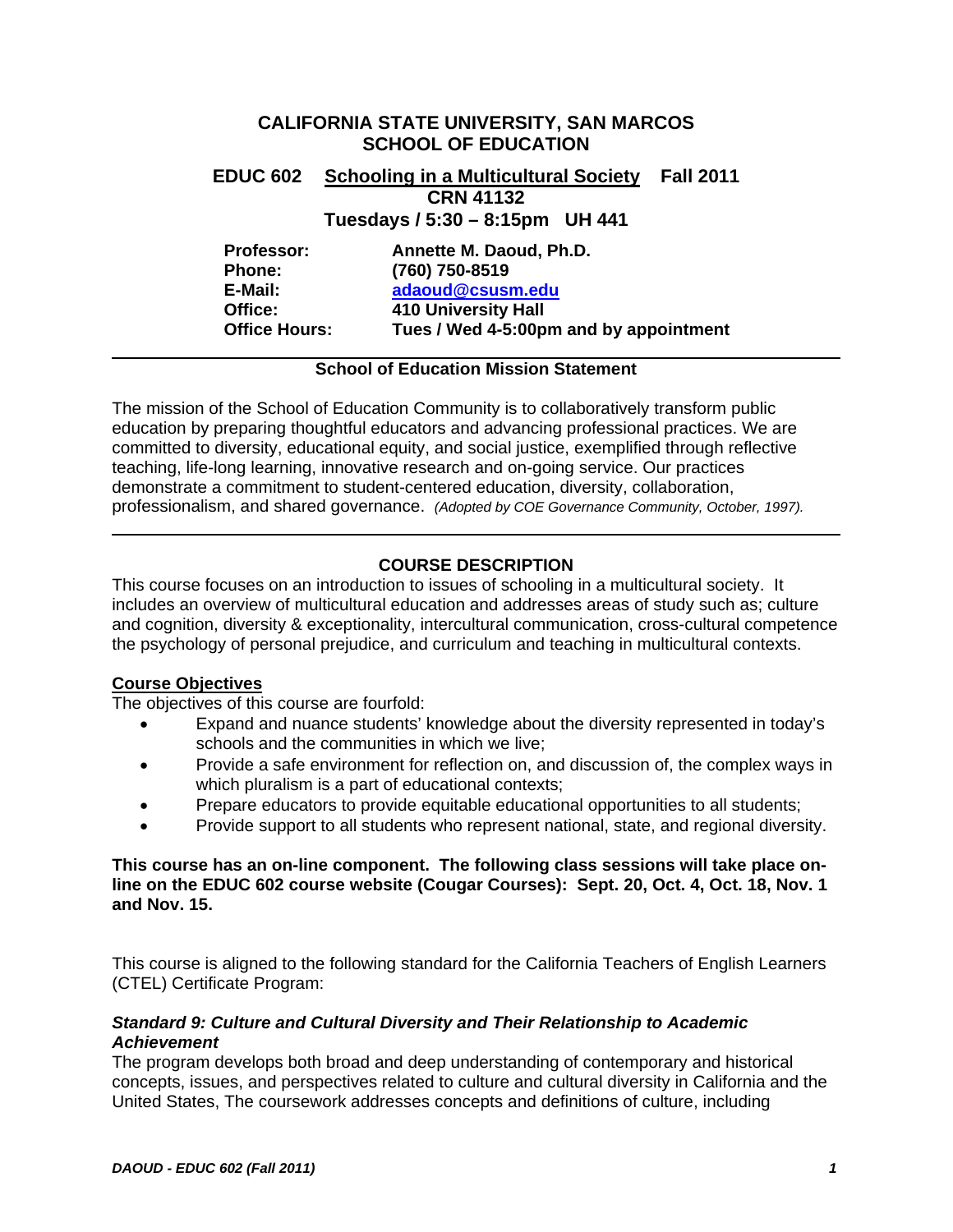universal features of cultures (e.g., ethnocentrism, acculturation, cultural pluralism and congruence, intra-group and intergroup differences, impact of geography on cultural forms and practices). The coursework requires candidates to explore how cross-cultural contact and acculturation are affected by issues of power and status, psychological and social-emotional issues, and by social and economic factors. The program requires candidates to develop an understanding of major demographic trends related to linguistic and cultural diversity, as well as current trends and features of migration and immigration in California and in the United States. The coursework teaches candidates to develop conceptual understanding and requires them to demonstrate applied knowledge of cultural similarities and differences in communication styles, strategies for fostering positive cross-cultural interactions among culturally diverse students, and challenges involved in cultural contact. The coursework also requires candidates to analyze how this knowledge can be directly applied to instruction of English Learners in order to support student development and learning.

## *Standard 10: Culturally Inclusive Instruction*

The program provides candidates with conceptual understanding of culturally inclusive instruction and the important role that culture plays in school and classroom settings, and teaches candidates strategies on how to acquire in-depth knowledge of English learners' home cultures and cultural experiences. The program requires candidates to examine their own cultural beliefs, attitudes, and assumptions and how this assumptions impact student learning and achievement. The coursework has candidates demonstrate how to apply this knowledge to create culturally inclusive learning environments in the classroom and school (e.g., setting high expectations for all students, having high levels of respect for cultural and linguistic diversity). The program teaches candidates how to apply culturally responsive practices that involve families and the community in decision-making processes and in students' learning. The program requires candidates to demonstrate understanding of the features, goals, and outcomes of different approaches to multicultural curriculum and how to implement strategies that reflect an inclusive approach with regard to students cultural and language backgrounds. Candidates are taught how to apply knowledge of culturally influenced learning styles and to apply knowledge of English learners' cultural backgrounds and experiences to instructional planning and implementation.

## **GENERAL CONSIDERATIONS Outcomes and Standards**

The context for, and scope of this course is aligned with standards for the California Teachers of English Learners (CTEL) which leads to CLAD certification, as articulated by the California Commission on Teacher Credentialing (CTC), and as approved by the faculty of the School of Education in development of the program approval documents. Further consideration has been given to the alignment of standards for multicultural education as articulated by the National Council for Accreditation of Teacher Education (NCATE), the Interstate New Teacher Assessment and Support Consortium (INTASC), and the National Board for Professional Teaching Standards (NBPTS).

## **Students with Disabilities Requiring Reasonable Accommodations**

Students with disabilities who require reasonable accommodations must be approved for services by providing appropriate and recent documentation to the Office of Disable Student Services (DSS). This office is located in Craven Hall 4300, and can be contacted by phone at (760) 750-4905, or TTY (760) 750-4909. Students authorized by DSS to receive reasonable accommodations should meet with their instructor during office hours or, in order to ensure confidentiality, in a more private setting.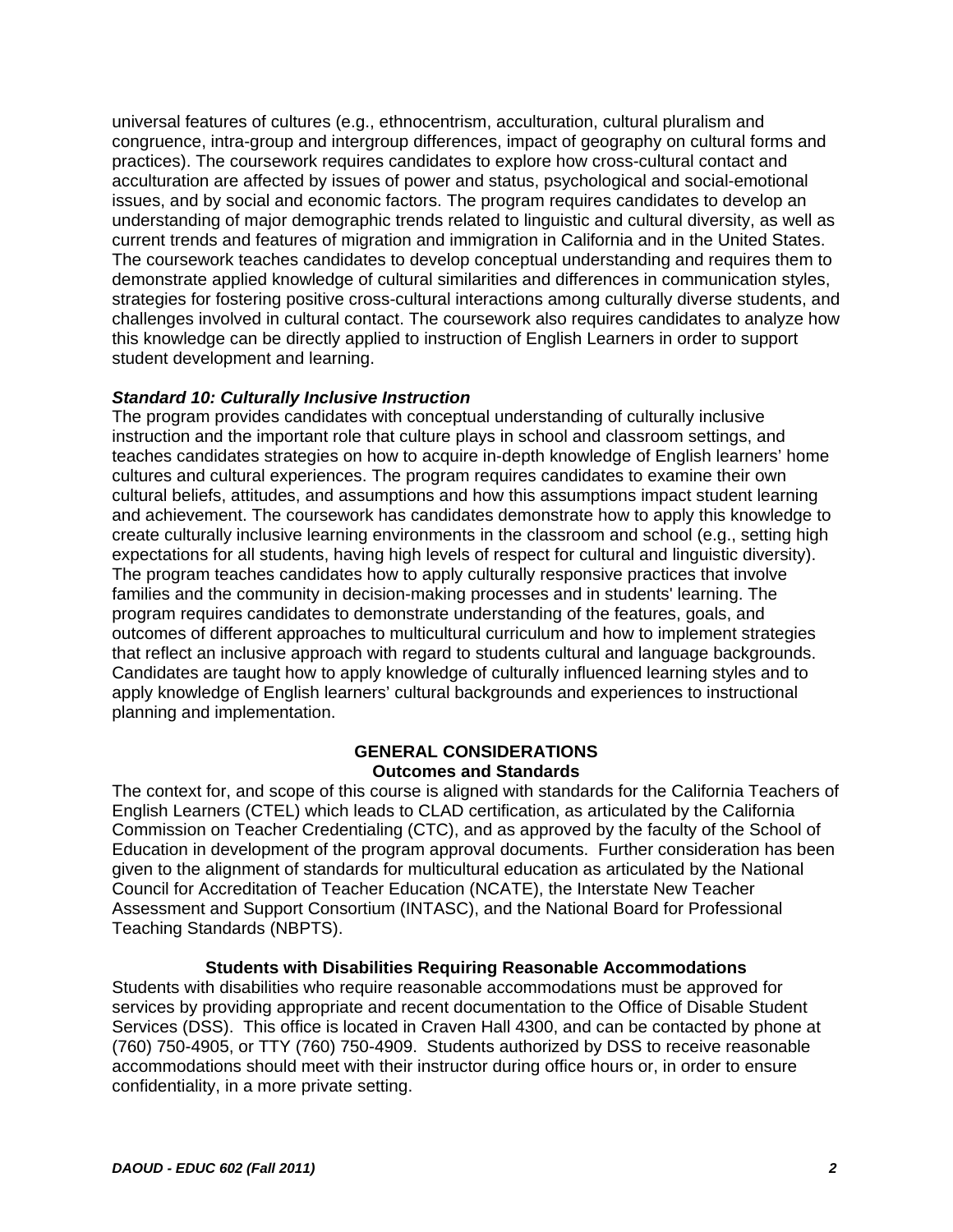## **CSUSM Academic Honesty Policy**

"Students will be expected to adhere to standards of academic honesty and integrity, as outlined in the Student Academic Honesty Policy. All written work and oral presentation assignments must be original work. All ideas/materials that are borrowed from other sources must have appropriate references to the original sources. Any quoted material should give credit to the source and be punctuated with quotation marks.

Students are responsible for honest completion of their work including examinations. There will be no tolerance for infractions. If you believe there has been an infraction by someone in the class, please bring it to the instructor's attention. The instructor reserves the right to discipline any student for academic dishonesty in accordance with the general rules and regulations of the university. Disciplinary action may include the lowering of grades and/or the assignment of a failing grade for an exam, assignment, or the class as a whole." Incidents of Academic Dishonesty will be reported to the Dean of Students. Sanctions at the University level may include suspension or expulsion from the University.

## **Plagiarism:**

As an educator, it is expected that each student will do his/her own work, and contribute equally to group projects and processes. Plagiarism or cheating is unacceptable under any circumstances. If you are in doubt about whether your work is paraphrased or plagiarized see the Plagiarism Prevention for Students website http://library.csusm.edu/plagiarism/index.html. If there are questions about academic honesty, please consult the University catalog.

## **Appeals**

Every student has the right to appeal grades, or appeal for redress of grievances incurred in the context of any class. Disputes may be resolved informally with the professor, or through the formal grades appeal process. For the latter, consult Dr. Prado-Olmos, Associate Dean.

#### **Writing**

Writing requirements for this class will be met as described in the assignments. Every course at the university, including this one, must have a writing requirement of at least 2500 words.

## **Graduate Writing Requirements**

The California State University maintains a Graduation Writing Assessment Requirement (GWAR) for master's students, to be completed before Advancement to Candidacy can be approved. A student may satisfy the graduate writing requirement in one of two ways: an acceptable standardized test score, or a paper that receives a passing score as described in the GWAR rubric. Toward the goal of providing opportunity for graduate students in the School of Education to satisfy the writing requirement, all papers in all graduate classes must adhere to the rules of style (for writing and format style) detailed in the Publication Manual of the American Psychological Association, 6th Ed. (2009). This is a required textbook for all CSUSM SOE graduate courses.

## **School of Education Attendance Policy**

Due to the dynamic and interactive nature of courses in the School of Education, all students are expected to attend all classes and participate actively. At a minimum, students must attend more than 80% of class time, or s/he **may not receive a passing grade** for the course at the discretion of the instructor. Individual instructors may adopt more stringent attendance requirements. Should the student have extenuating circumstances, s/he should contact the instructor as soon as possible. (*Adopted by the COE Governance Community, December, 1997*).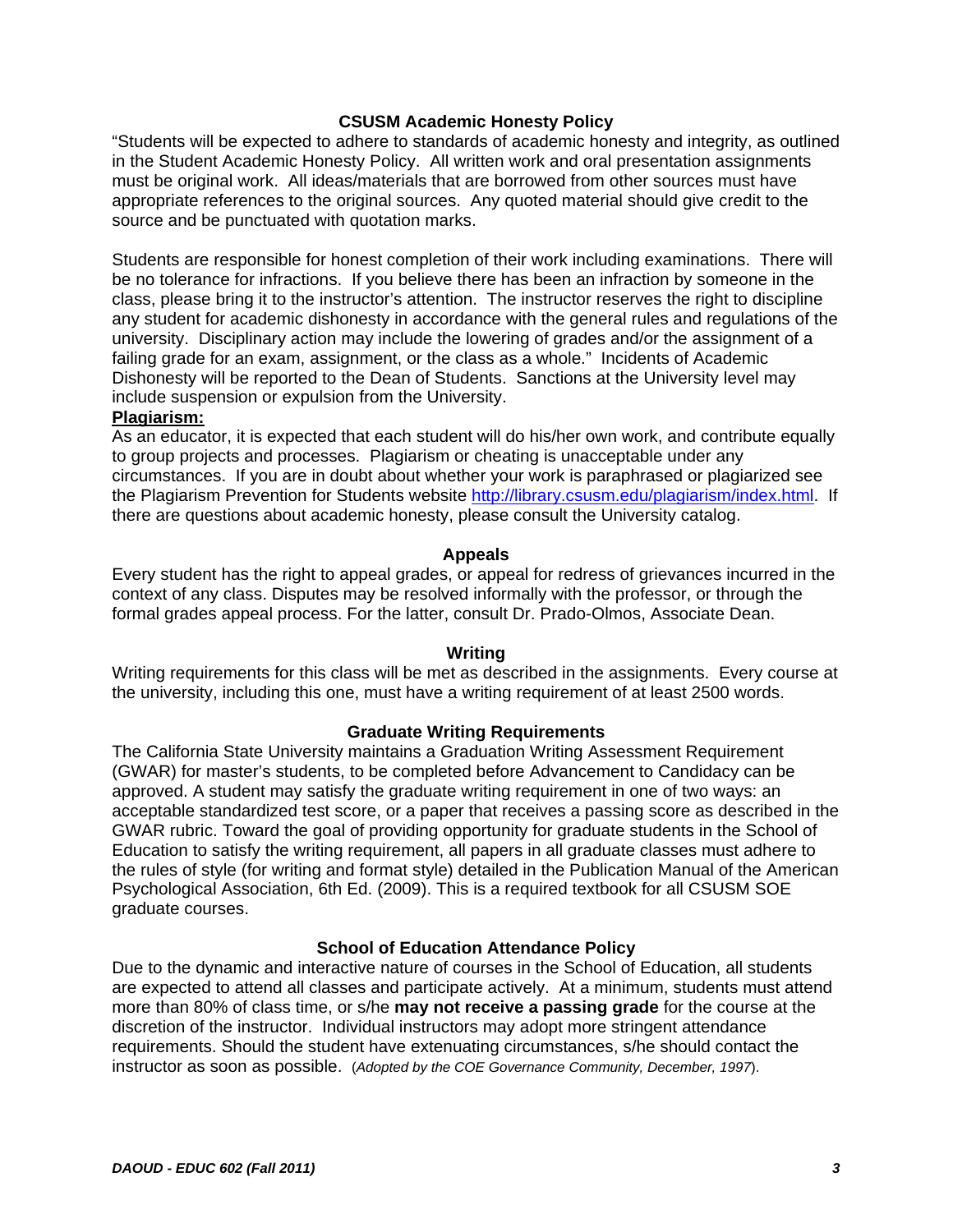## **COURSE REQUIREMENTS**

#### *NOTE: I RESERVE THE RIGHT TO CHANGE, ADD TO, OR DELETE ANY MATERIAL OR ASSIGNMENT FROM THE COURSE.*

This course is structured as a graduate-level seminar. The success of a seminar is dependent upon each and every participant being prepared. My role will be to "facilitate" and to intervene as necessary to prompt a topic. I do not intend to lecture each week, or to be the focus of the class. You will work to develop your **knowledge base** through the readings, discussions and presentations.

#### **Required Texts**

- *Equity Will Determine our Future*. New York, NY: Teachers College Press.<br>ISBN 978-0-8077-4962-3 Darling-Hammond, L. (2010). *The Flat World and Education: How America's Commitment to*
- Second Edition. New York, NY: Routledge. ISBN 13-978-0-415-88056-5 Grant, C. & Sleeter, C. (2011). *Doing Multicultural Education for Achievement and Equity*.
- Wink, J. (2011). *Critical Pedagogy: Notes From the Real World*. Forth Edition. Boston, MA: Pearson / Allyn & Bacon. ISBN 13-978-0-13-702873-3
- *Association.* ISBN: 978-1-4338-0561-5. American Psychological Association (2009). *Publication Manual of the American Psychological*

Selected Readings available on the EDUC 602 course website (Cougar Courses).

#### **Grading Policy**

All assignments are due on the dates indicated below. Assignments turned in late will not receive full credit. Please manage your time and plan accordingly. Assignments must be typewritten, double-spaced and with standard margins unless completed in class. It is expected that all assignments will reflect university level composition.

The following grading scale will be used:

| $92 - 100$ | A:    | $82 - 87$ | B:      |
|------------|-------|-----------|---------|
| $90-91$    | . A-: | $80 - 81$ | В-      |
| 88 - 89    | – B+: | 79-below  | Failing |

## **DESCRIPTION OF ASSIGNMENTS**

#### **1.** Class Participation

You are expected to attend all class sessions and participate actively in discussions and activities both on-line and in-class. In order to do so, you are expected to complete all required readings by the assigned date. *Missing more than one class, in person or on-line will result in a lower grade.* Being consistently late and/or leaving class early can also lower your grade. These measures should be viewed as taking appropriate individual responsibility for one's own learning in a democratic, collaborative and reciprocal-learning environment.

10 points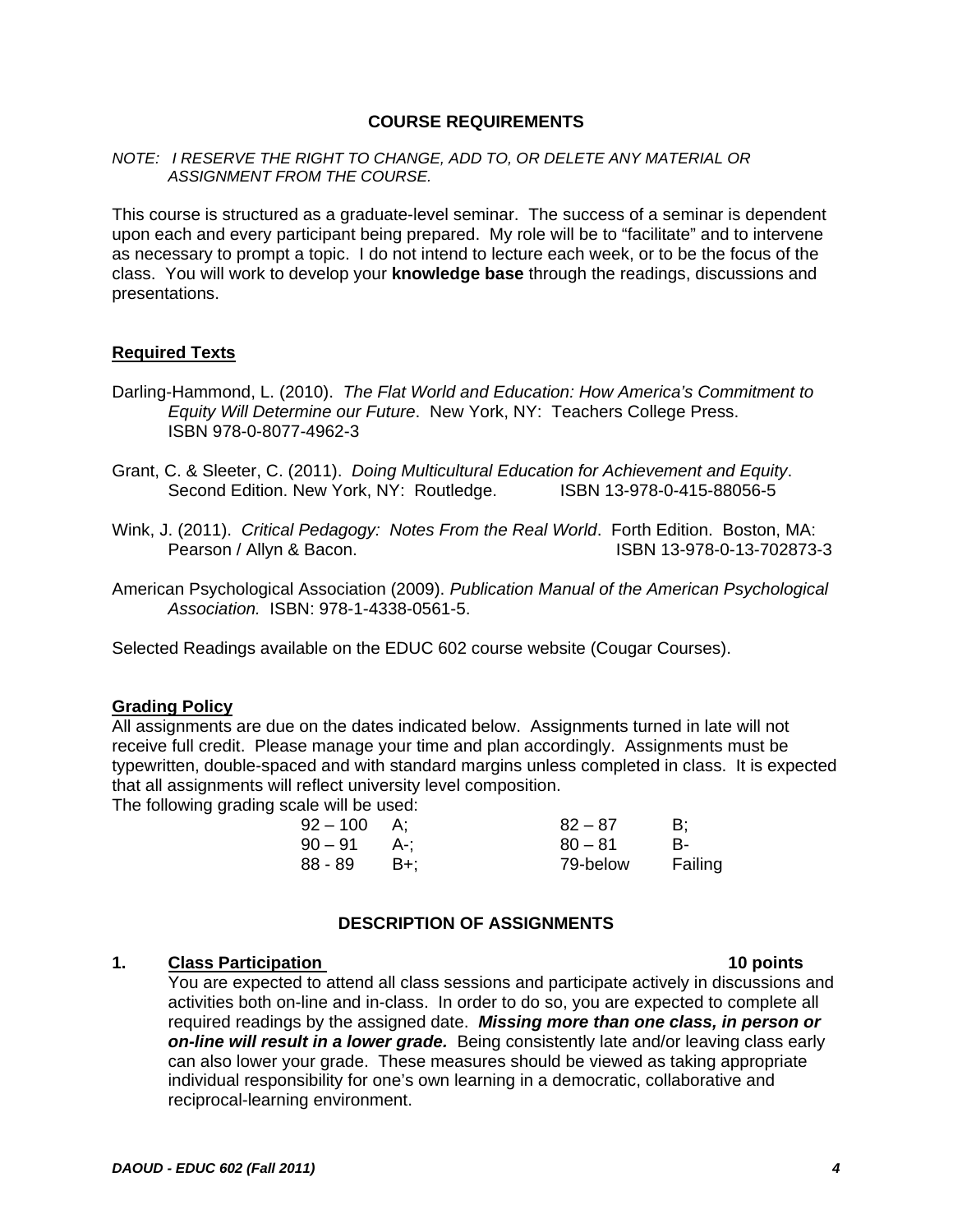## **2. Discussion Leader / On-Line Reading Discussions 15 points**

Individually or in pairs, students will lead a class discussion on assigned readings, choosing the aspects they wish to highlight in the readings for the discussion. *Each student or pair of students will write out 1-2 questions that reference the assigned reading to post to Cougar Course website to lead their discussion.* Students may be asked to be discussion leaders multiple times during the semester. *Discussion Leader: 5 points / Participation in On-Line Discussions: 10 points* 

**DUE on the EDUC 602 Cougar Course website: Sessions 4 (9/20), 6 (10/4), 8 (10/18), 10 (11/1), 12 (11/15)** 

## **3. Multicultural / Social Justice "Hot Topics" 10 points**

Individually or in pairs, students will have the opportunity to present a "hot topic" in the area of multicultural education / social justice and equity of their choosing to the class. You might consider a hot topic that is going on at your school site (for example, the achievement gap) and look at what is being said about this topic from multiple perspectives. Information provided in your presentation may help class members clarify the direction of their annotated bibliography or impact their social justice action plans.

You can find ideas for hot topics on the following websites:

| CA Dept. of Education                         | <b>North County Times</b> | San Diego Union Tribune   |
|-----------------------------------------------|---------------------------|---------------------------|
| www.cde.ca.gov                                | www.nctimes.com           | www.signonsandiego.com    |
| <b>Education Week</b>                         | <b>Rethinking Schools</b> | <b>Teaching Tolerance</b> |
| www.edweek.com                                | www.rethinkingschools.com | www.tolerance.org         |
| <b>ERIC Database</b><br>www.library.csusm.edu |                           |                           |

*Posting an MCE / SJE "hot topic (with question):" 5 points / Participation in the On-line Discussion: 5 points* 

**DUE on the EDUC 602 Cougar Course website: Sessions 4 (9/20), 6 (10/4), 10 (11/1) and 12 (11/15)** 

## **4. ELD Literacy Intervention Plan 20 Points**

The purpose for this assignment is for you to look at student achievement of culturally and linguistically diverse students over time to determine what happens to students within a system. The purpose is not to examine and criticize your school district. It is to look at opportunities made available to or denied children who are culturally and linguistically diverse.

## **Components of the project**

 *Population:* Select a group of ethnically and linguistically diverse students in a grade level who have attended your school for at least three years. Do a review of their school history and success or lack of success.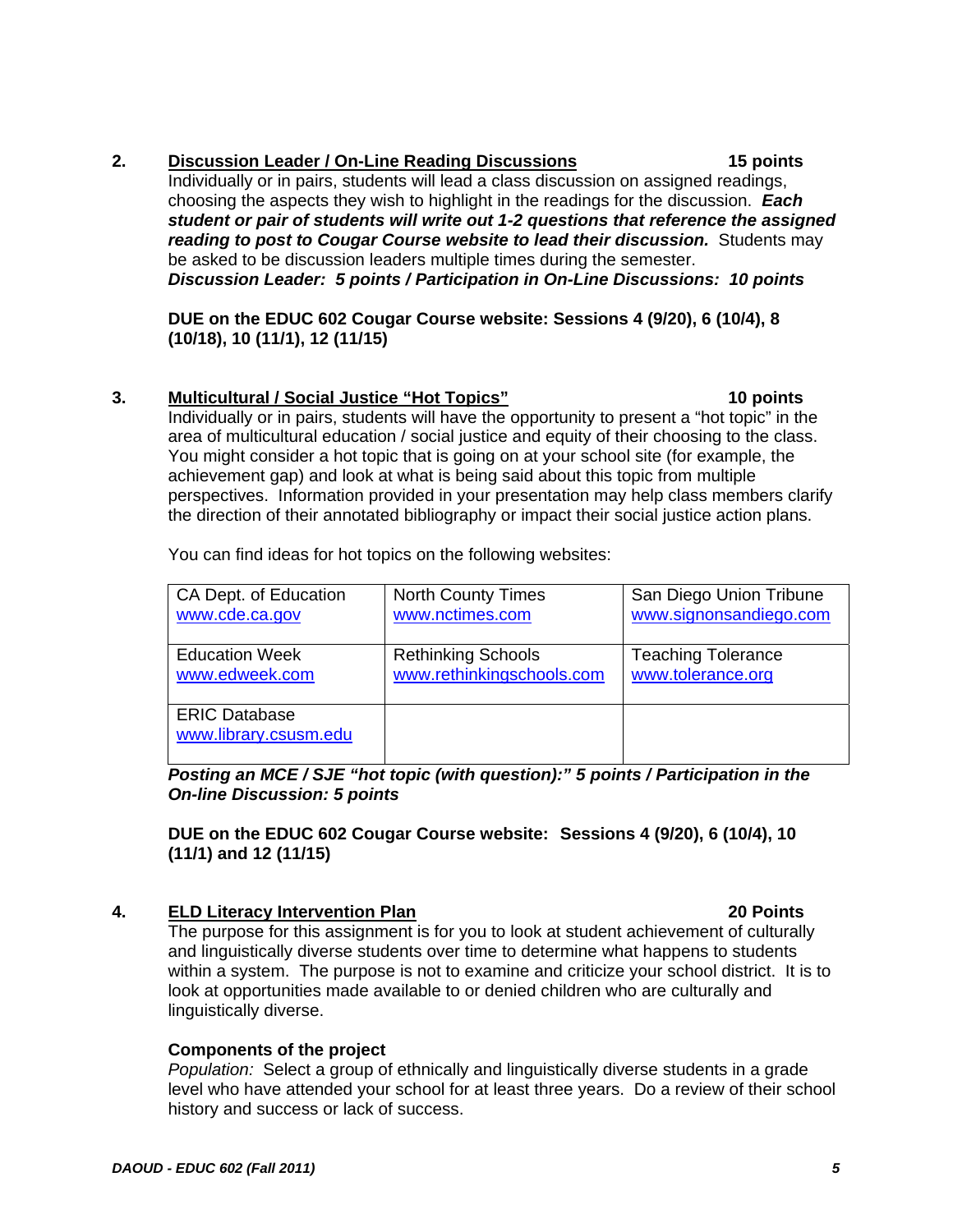*Data collection*: Consider the following:

- Testing process when the children entered school. Were they tested? Which test was used? Tested in their primary Language? In English? What were the scores? What do the scores mean?
- Placement issues. Where were the children placed? What kinds of classrooms?
- Services received: What kind of services did the children receive? Were any referred to Special Education? Why? Are any in the SST process? Why? How many have been placed in special education?
- Re-classification: Were the children ever re-classified? What process was followed and is typically followed in your district?
- Look at the grades the children received over three years and look for patterns in terms of achievement. Match the history of each child with the present achievement of each child. Are there differences? What growth occurred? Have their CELDT scores increased? Plateaued?
- Analyze the data that you have collected and discuss how these students have progressed through the system.
- Factors of retention: Were these students retained? How many? Why?

What would you do to ensure equal access to grade level curriculum for these children?<br>How will the state adopted materials be used to support academic growth? What support and accountability will be necessary to ensure equal access and success? *Details*: Develop a literacy (listening, reading, writing and oral) plan for these children. additional support do these students need? How will you ensure that will happen? What

## *Successful completion of this assignment fulfills the following requirements:*

- *1. CTEL Standards 9 and 10. Students must post this assignment to their CTEL Portfolio as evidence they have met these standards.*
- *2. "Add On" Level I Mild/Moderate and Moderate/Severe Education Specialist Credential for candidates who do not hold a SB 2042 preliminary credential or a CLAD certificate to fulfill CCTC requirements to authorized the candidate to provide to English learners 1) instruction for English language development and 2) specifically designed content instruction delivered in English.*
- *3. The Reading Certificate requirements for Literacy masters students.*
- **DUE: Draft /Peer Feedback on EDUC 602 course (Cougar Courses) website Session 8 (10/18) / Final-Session 9 (10/25)**

## **5. Multicultural Resources / Annotated Bibliographies 20 points**

Each student will collect **3-4 peer-reviewed (minimum) multicultural resources**  related to your area of emphasis. The multicultural resources you collect can be used as a basis for your thesis or project, or can focus on a specified topic which you can use in your classrooms, schools, and communities. Students will write an annotated bibliography for each resource using APA-style reference format which includes:

- **A** brief description of the study
- **Participants, setting and procedures of the study**
- **Methods used to collect data**
- **Results of the study**
- **•** Your analysis of the study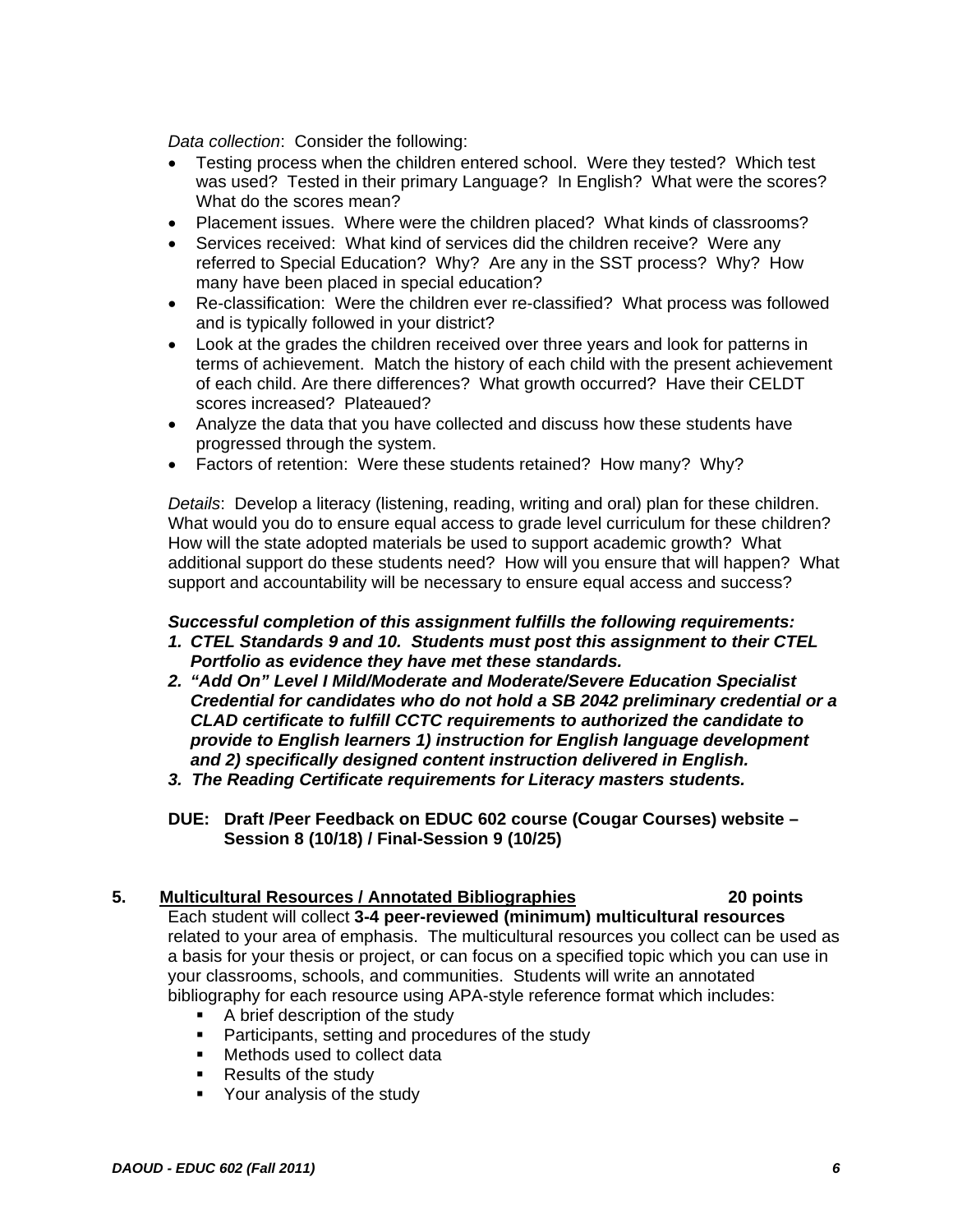**DUE: Session 11 (11/8) DUE:** Session 11 (11/8)<br>6. Critical Pedagogy/Social Justice Action Plan 25 Points 225 Points Each student will share his/her annotations with everyone in the class - a hardcopy for a gallery walk presentation, and electronically through the EDUC 602 course website.

Your final project is to develop an individual professional action that specifically addresses your new understandings of critical pedagogy in relation to schooling in a multicultural society. Hopefully our readings of critical pedagogy will bring to the table new questions and concerns about your classroom, your students, your school, your district, or your overall professional work. Based on these questions, develop a specific action plan that you could enact in your professional role. Our discussions throughout the semester should help you identify issues about your classroom, your students, your school, your district, the community and/or your overall professional work. Based on the issue you "name," you will develop a specific action plan that you can enact as a professional educator working towards social justice and equity.

Your final paper will consist of a 3-4 page paper discussing the issue you have identified (to name), your thoughts, research, discussion on the issue (to reflect critically) and a detailed description of your action plan (to act).

**DUE: Drafts will be peer-reviewed periodically, Final plans due Session 15 (12/6)** 

## **WEEKLY READINGS / TOPICS**

NOTE: Assigned readings MUST be brought to ALL class sessions.

## **Session #1: August 30 Multicultural Education and Identity Exploration**

Introductions / Syllabus Overview

Conceptions / Misconceptions of Culture and Multicultural Education Identity Exploration

## *In class assignment:*

Data Café: Who Are Our Students? – Class participants analyze state, county, and local district English learner program data (i.e., SDAIE vs. ELD) to understand service options for English learners and knowledge of first and second language acquisition and how language literacy connects to second language. Review of state and federal laws related to English learners, including students eligible for special education

## **Please download the syllabus from the SOE Website and/or the EDUC 602 course site**

| Due next class: | Darling-Hammond: Chapters 1 and 2 |                                                  |
|-----------------|-----------------------------------|--------------------------------------------------|
|                 | McIntosh:                         | Unpacking the Invisible Knapsack (Cougar Course) |

## **Sessions #2: September 6 Identity Exploration**

Exploring Our Own Biases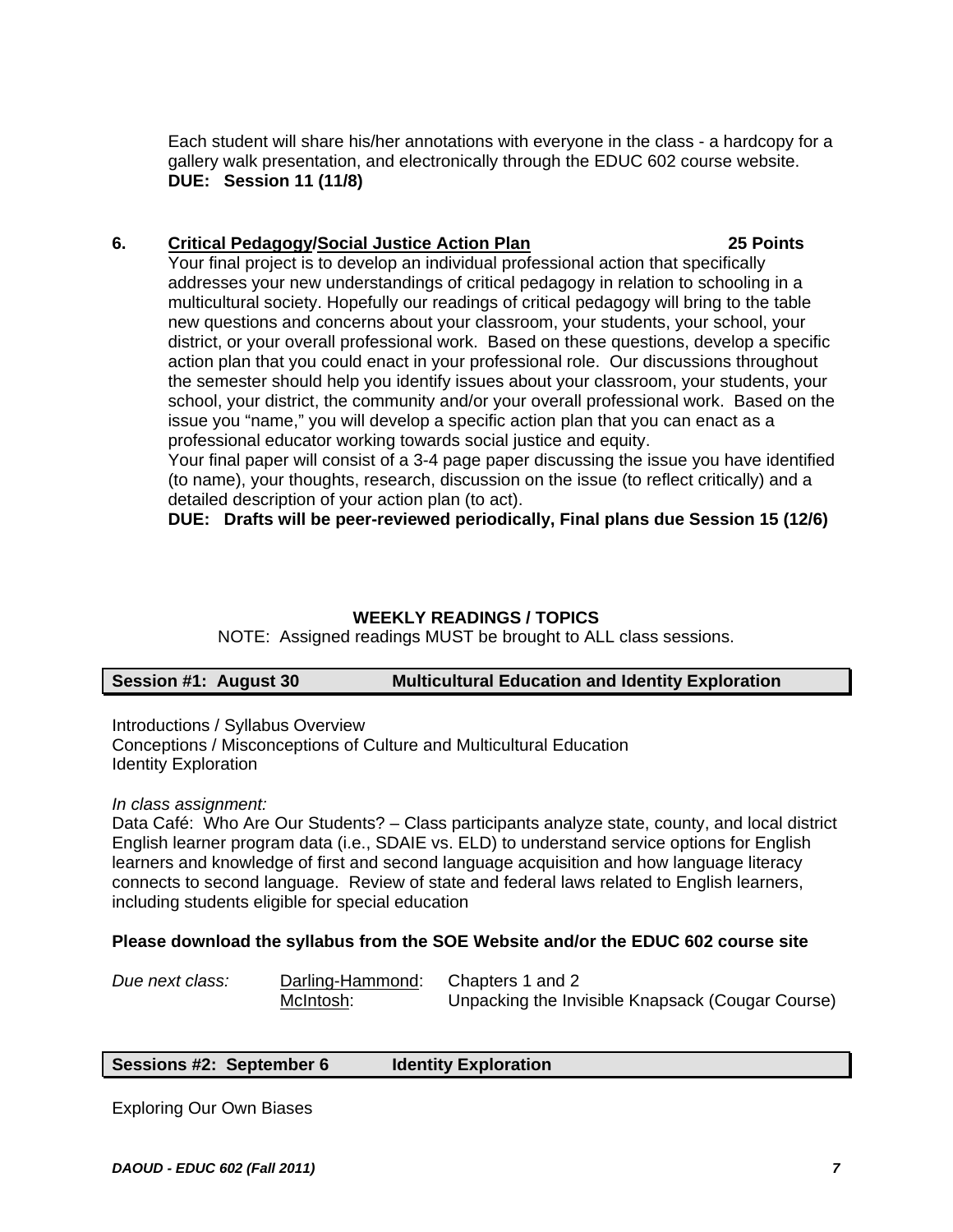White Privilege Prejudices, Stereotypes and Discrimination Moving Towards Action

*Due next class:* Grant and Sleeter: Chapter 1 English Learner Data (for group discussion and analysis of ELD Literacy Intervention Plans

#### **Sessions #3: September 13 Exploring Biases / The Challenge of Change**

Analysis of English Learner Data Culture, Race and Multicultural Teaching Becoming a Fantastic Teacher

*Due next class:* Darling-Hammond: Chapters 3 and 4 Grant and Sleeter: Chapters 2 and 3 Multicultural / Social Justice and Equity "Hot Topics"

## **Sessions #4: September 20 The Challenge of Change (On-line: Cougar Course)**

Discussion of the Readings Multicultural /Social Justice "Hot Topics" Discussions Moving Towards Action

*Due next class:* English Learner Data (for group discussion and analysis of ELD Literacy Intervention Plans Continue to search for MCE Resources (MCE Resources / Annotated Bibliographies)

## **Sessions #5: September 27 The Challenge of Change / Educational Equity**

Critical Examination of English Learner data Teaching Culturally and Linguistically Diverse (CLD) Students

Wink: *Due next class:* Wink: Chapters 1 and 2 Gandara & Baca: NCLB and CA's English Learners (Cougar Course) Multicultural / Social Justice "Hot Topics"

## **Sessions #6: October 4 Educational Equity for English Learners (On-line)**

Discussion of the Readings Multicultural /Social Justice "Hot Topics" A Framework for Social Justice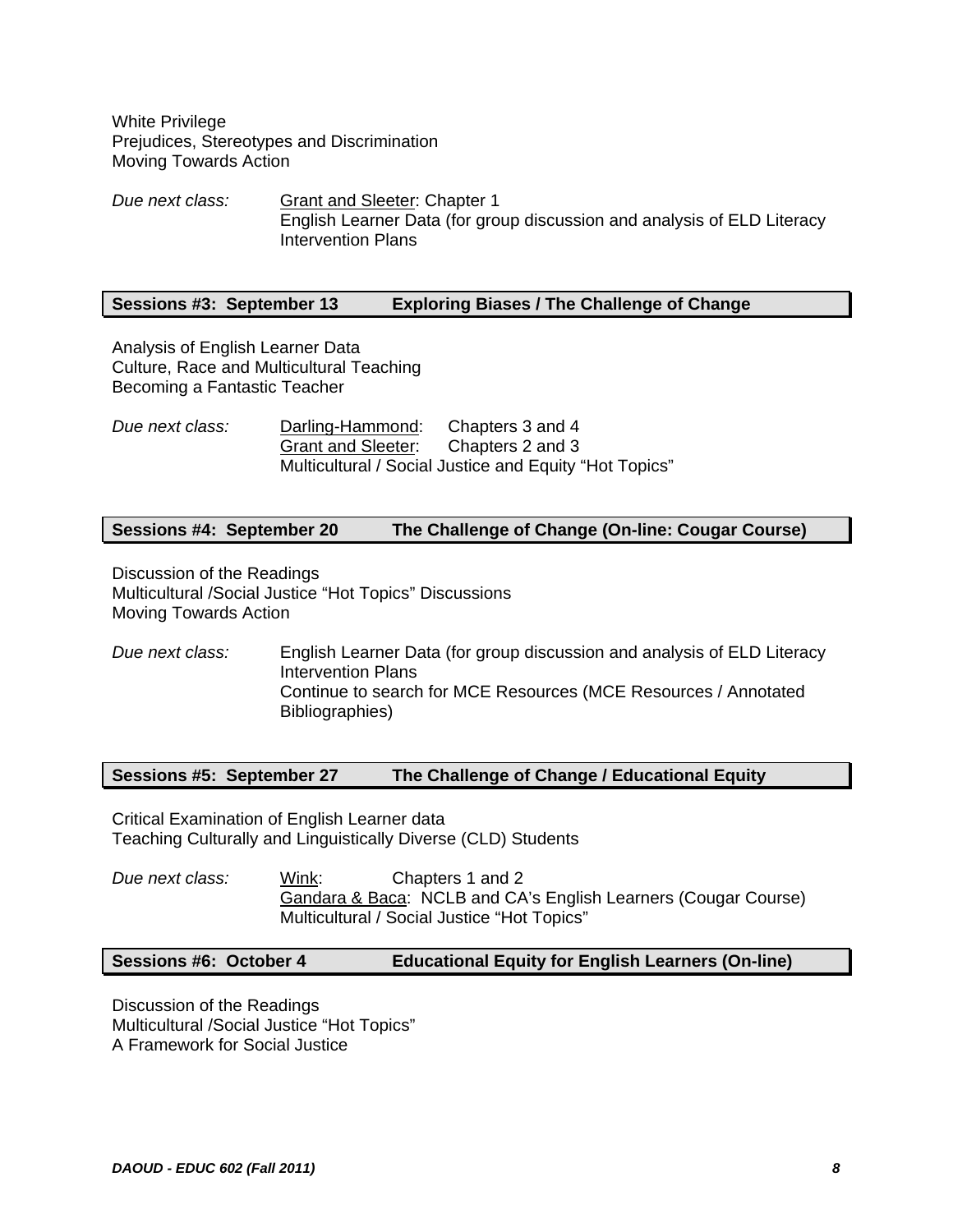#### **Sessions #7: October 12**

#### **Educational Equity**

Discussion of the Readings ELD Literacy Intervention Plan Peer Review

*Due next class:* Darling-Hammond: Chapters 5-7 Draft of ELD Literacy Intervention Plan (online peer review)

## **Sessions #8: October 18 Educational Equity (On-line: Cougar Course)**

Discussion of the Readings Peer Review of ELD Literacy Intervention Plans

*Due next class:* ELD Literacy Intervention Plans Drafts of Critical Pedagogy / Social Justice Action Plans (for group discussion and analysis) Continue to search for MCE Resources (MCE Resources / Annotated Bibliographies)

## **Sessions #9: October 25 Equity for English Learners / Critical Pedagogy**

ELD Literacy Intervention Plan Presentations Critical Pedagogy Passion into Action Drafts of Critical Pedagogy / Social Justice Action Plans (discussion)

Wink: *Due next class:* Grant and Sleeter: Chapters 4 and 5 Chapters 3 and 4 Multicultural / Social Justice "Hot Topics"

## **Session #10: November 1 Critical Pedagogy (On-line: Cougar Course)**

Discussion of the Readings Multicultural / Social Justice "Hot Topics

*Due next class:* Multicultural Resources / Annotated Bibliographies Drafts of Critical Pedagogy / Social Justice Action Plans (discussion)

## **Session #11: November 9 Critical Pedagogy / What Can I Do?**

Presentation of Multicultural Resources / Annotated Bibliographies Diverse Learning Styles Culturally Responsive Teaching